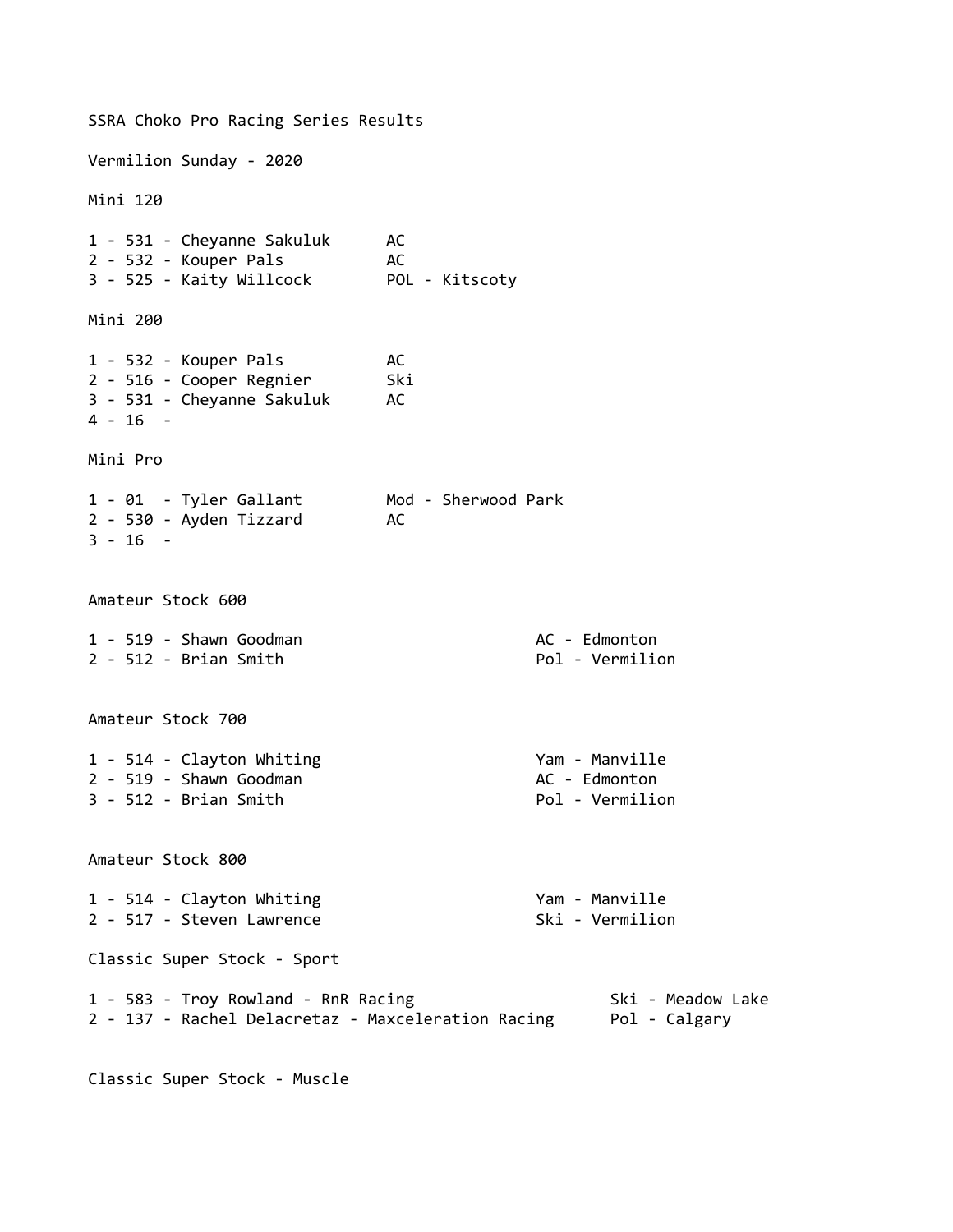1 - 416 - Maxceleration Racing entitled and the Pol - Calgary 2 - 415 - Maxceleration Racing **Pol - Calgary** 3 - 137 - Rachel Delacretaz - Maxceleration Racing Pol - Calgary Stock 600 1 - 57 - Dwayne Heinz - Heinz 57 Racing AC - Wetaskiwin 2 - 673 - Mike Fowlow FMR - Racing Yam - Fort McMurray 3 - 47 - Curtis Rowland - Rowland Racing Yam - Meadow Lake 4 - 60 - Troy Rowland - RnR Racing Pol - Meadow Lake Stock 700 1 - 57 - Dwayne Heinz - Heinz 57 Racing AC - Wetaskiwin 2 - 673 - Mike Fowlow FMR - Racing Yam - Fort McMurray 3 - 47 - Curtis Rowland - Rowland Racing Yam - Meadow Lake 4 - 519 - Shawn Goodman AC - Edmonton Stock 800 1 - 12 - Troy Rowland - RnR Racing AC - Meadow Lake 2 - 19 - Kevin Boudreau - Black Betty Racing Ski - Fort McMurray 3 - 526 - Mike Simmonds<br>
20 - High Prairie 4 - 514 - Clayton Whiting The Control of the Yam - Manville Stock 1000 1 - 19 - Kevin Boudreau - Black Betty Racing Ski - Fort McMurray 2 - 333 - Justin King Ski - Fort McMurray 3 - 12 - Troy Rowland - RnR Racing AC - Meadow Lake 4 - 48 - Curtis Rowland - Rowland Racing Yam - Meadow Lake Open Stock 1 - 153 - Mike LaValley - Maxceleration Racing Yam - Calgary 2 - 19 - Kevin Boudreau - Black Betty Racing Ski - Fort McMurray 3 - 333 - Justin King Ski - Fort McMurray 4 - 12 - Troy Rowland - RnR Racing AC - Meadow Lake Improved 600 1 - 58 - Dwayne Heinz - Heinz 57 Racing AC - Wetaskiwin 2 - 505 - Kirsten Saunders Sammers Ski - Fort McMurray 3 - 673 - Mike Fowlow FMR - Racing Yam - Fort McMurray 4 - 47 - Curtis Rowland - Rowland Racing Yam - Meadow Lake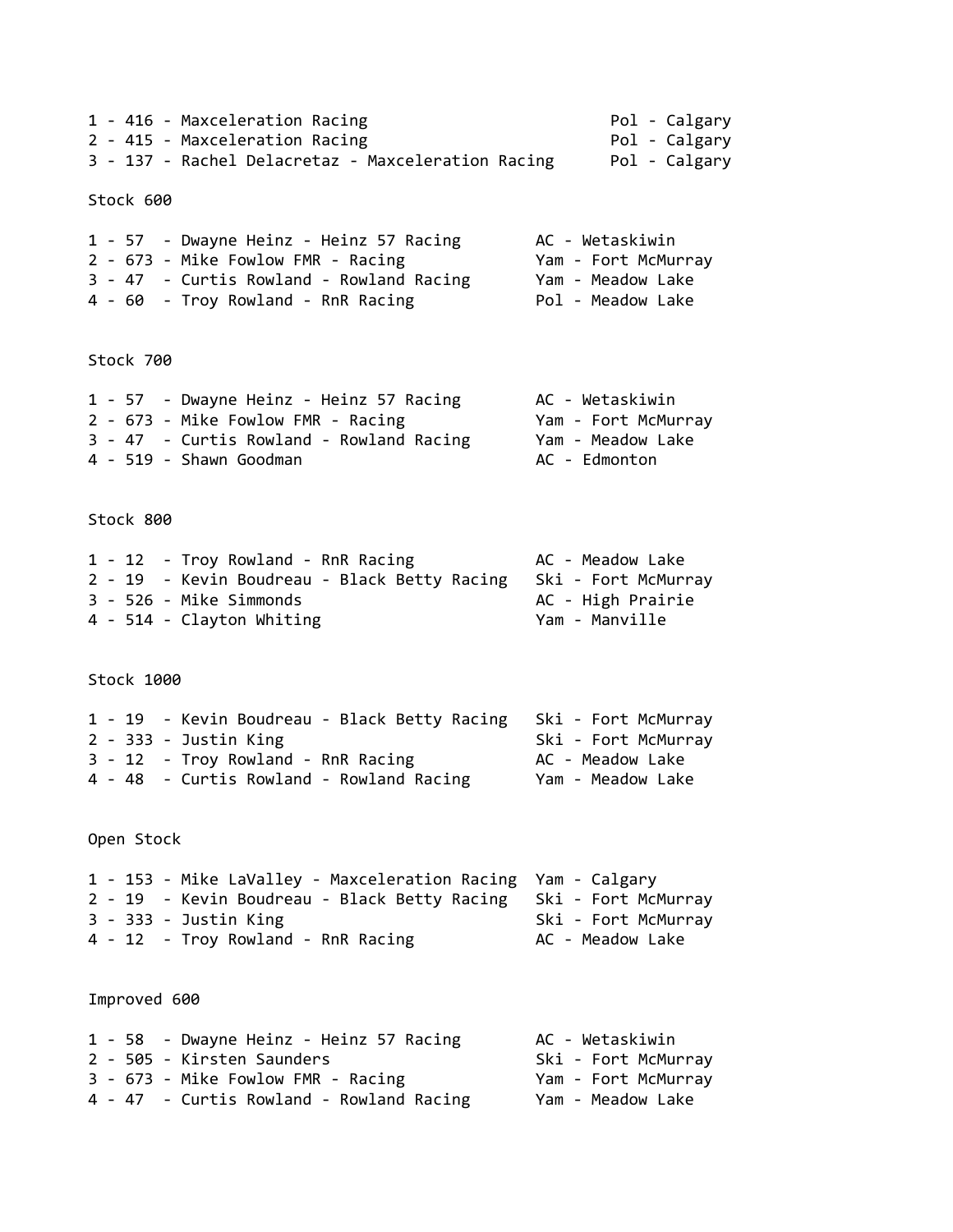Improved 700 1 - 489 - Mike Fowlow FMR - Racing Yam - Fort McMurray 2 - 513 - Josh Arnold Ski - Sherwood Park 3 - 58 - Dwayne Heinz - Heinz 57 Racing AC - Wetaskiwin 4 - 505 - Kirsten Saunders Ski - Fort McMurray Improved 800 1 - 19 - Kevin Boudreau - Black Betty Racing Ski - Fort McMurray 2 - 489 - Mike Fowlow FMR - Racing Yam - Fort McMurray 3 - 535 - Mike Simmonds AC - High Prairie 4 - 521 - Ryan Kolody - Full Out Performance Pol - Bonnyville Improved 1000 1 - 535 - Mike Simmonds AC - High Prairie 2 - 521 - Ryan Kolody - Full Out Performance Pol - Bonnyville 3 - 504 - 54 North Performance<br>
Ski - Bonnyville Open Improved 1 - 153 - Mike LaValley - Maxceleration Racing Yam - Calgary 2 - 535 - Mike Simmonds<br>
2 - 535 - Mike Simmonds 3 - 504 - 54 North Performance<br>
Ski - Bonnyville Mountain Improved 1 - 153 - Mike LaValley - Maxceleration Racing Yam - Calgary 2 - 535 - Mike Simmonds<br>
2 - 535 - Mike Simmonds 3 - 517 - Steven Lawrence<br>4 - 509 - Allan Sandard Ski - Vermilion<br>Ski - Onion Lake Ski - Onion Lake Mountain Open 1 - 515 - Tanner Froehlich AC - Edmonton 2 - 153 - Mike LaValley - Maxceleration Racing Yam - Calgary Pro Sno 600 1 - 505 - Kirsten Saunders Ski - Fort McMurray 2 - 58 - Dwayne Heinz - Heinz 57 Racing AC - Wetaskiwin Pro Sno 700